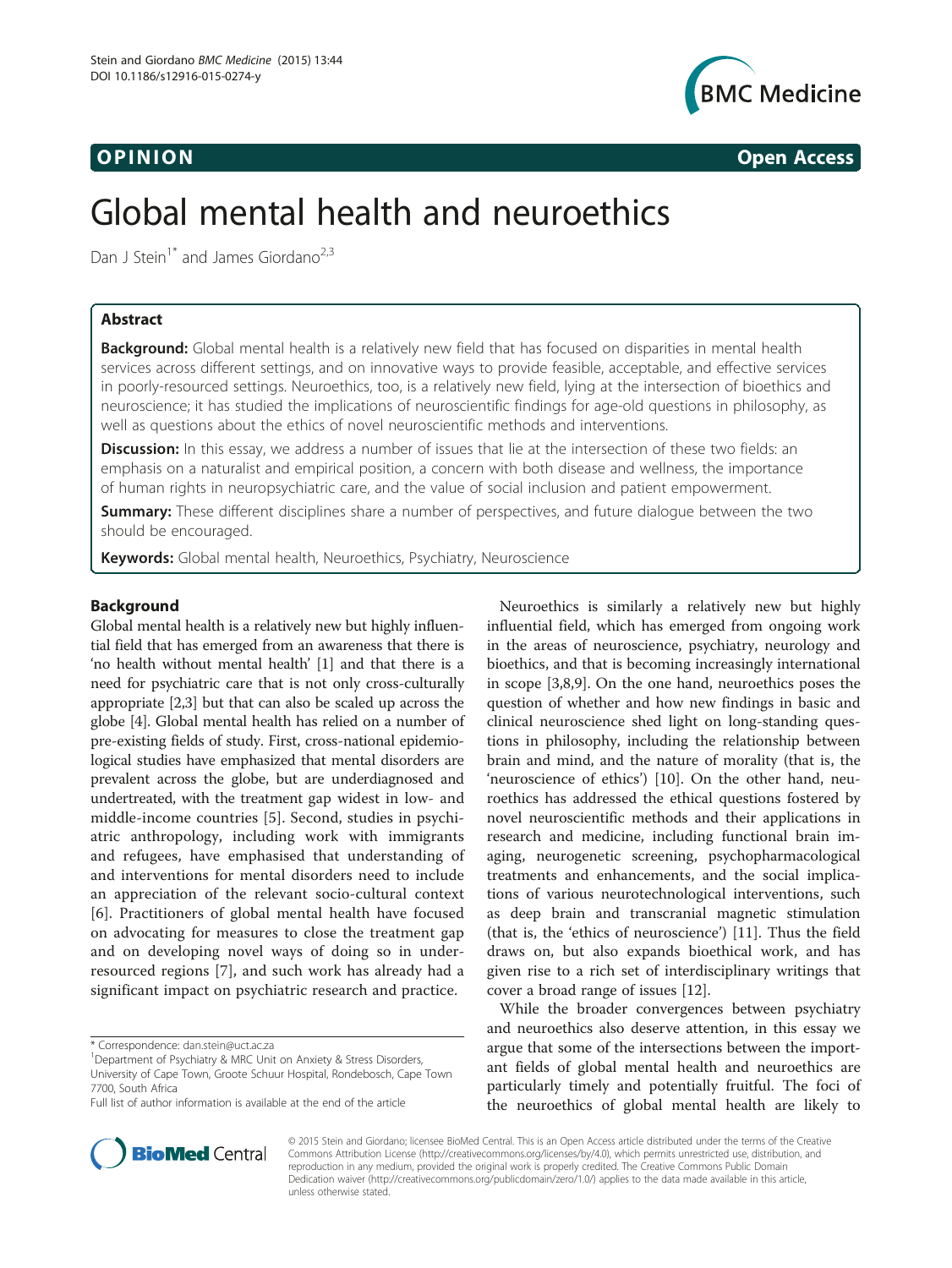<span id="page-1-0"></span>range from long-standing questions in psychiatric ethics, to more recent issues that have emerged as a result of relatively new developments in the applications of neuroscientific methods to mental health research and care. We will discuss in turn how both global mental health and neuroethics have an emphasis on a naturalist and empirical approach, on both disease and wellness, on human rights in neuropsychiatric care, and on the value of social inclusion and patient empowerment (Table 1). Indeed, while global mental health and neuroethics are quite different disciplines, they share a number of important perspectives, and an ongoing dialogue between them should be encouraged.

#### Evidence-based medicine/empirical neuroethics

As a discipline, global mental health has emphasised the importance of evidence-based clinical practices [[13\]](#page-4-0). Of particular relevance to attempts at employing evidence-based medicine (EBM) in global mental health is the 90:10 research gap: the vast proportion of mental health research (90%) has focused on the relatively small proportion of the world's population that lives in high income countries (10%) [[14](#page-4-0)]. Likewise, clinical neuroscience research has focused primarily on westernised, educated, industrialised, rich and democratic (WEIRD) populations [[15](#page-4-0)]. Thus, there is a clear need for additional mental health research to be undertaken in low- and middle-income countries.

The need for empirically defined and articulated research is equally crucial to neuroethics. A key pillar of the field is a naturalistic view that posits that advances in neuroscience may well shed light on philosophical issues [[16](#page-4-0)-[18\]](#page-4-0). For example, the field has emphasised the importance of neuroscientific approaches to examining fundamental questions about the nature of the self, agency and responsibility, noting how novel findings about the neuroanatomy, neurophysiology and neurogenetics of decision-making and impulse control influence current understanding of these constructs. Neuroethics has also been particularly focused upon empirical approaches to bioethical questions and has obtained data on a broad range of such issues [\[18\]](#page-4-0). For example, advances in neuroimaging have provided impetus to exploring empirical questions in neuroethics (such as whether imaging findings in psychiatric disorders increase or decrease stigma? [[19](#page-4-0)]); but with the introduction of each novel instrument or approach new queries and issues arise as to the validity and value of these tools in research and clinical practices.

The emphasis of global mental health on evidencebased practice and of neuroethics on empirical ethics, are not entirely without controversy. It has often been pointed out that an absence of evidence does not always reflect evidence of absent efficacy or effect [[20\]](#page-4-0). Given that most mental health research has been undertaken in areas where only a minority of the population lives, it must be acknowledged that straightforward extrapolation of the existing evidence-base is not always appropriate. For example, there is a paucity of psychotherapy trials conducted in the low- and middle-income world, so that the extent to which Western psychotherapies require adaptation in such contexts is somewhat unclear. In addition, there may well be a need for value-based orientations to supplement EBM [\[21\]](#page-4-0). Within metaphilosophy, there are strong arguments that philosophy should not simply be reduced to science [[22\]](#page-4-0). Similarly, in bioethics, there may well remain complex problems that are best apprehended by conceptual rather than empirical analysis.

Nevertheless, there are good reasons to support an empirical approach in both global mental health and

| Area of Intersection                                   | Global mental health                                                                | <b>Neuroethics</b>                                                               |
|--------------------------------------------------------|-------------------------------------------------------------------------------------|----------------------------------------------------------------------------------|
| Naturalist and empirical approach                      | * Importance of evidence-based<br>clinical practice locally and globally            | * Advances in neuroscience may shed<br>light on broad philosophical questions    |
|                                                        | * Particular need for mental health research<br>in low- and middle-income countries | * Value of empirical approaches to<br>answering specific bioethical questions    |
| Concern with both disease and wellness                 | * Focus on absence of disease as well<br>physical, mental and social well-being     | * Particular interest in the possible<br>value of neuro-enhancement              |
|                                                        | * Emphasis not only on symptom<br>reduction but also on recovery                    | * Commitment to using technologies<br>to maximise potential of all               |
| Importance of human rights<br>in neuropsychiatric care | * Emphasis on the human rights of<br>those suffering from mental illness            | * Emphasis on the social and legal<br>implications of neuroscientific advances   |
|                                                        | * Importance of equivalent prioritization<br>of mental and physical health          | * Concern that neurotechnologies<br>may fortify asymmetric relationships         |
| Value of social inclusion<br>and patient empowerment   | * Emphasis on value of consumer<br>perspective; 'nothing for us, without us'        | * Role, relevance, and importance<br>of brain science to concepts of 'self'      |
|                                                        | * Focus on establishing and<br>enhancing patient empowerment                        | * Emphasis on the meaning of neuroscience<br>and its contribution to flourishing |

Table 1 Intersections between global mental health and neuroethics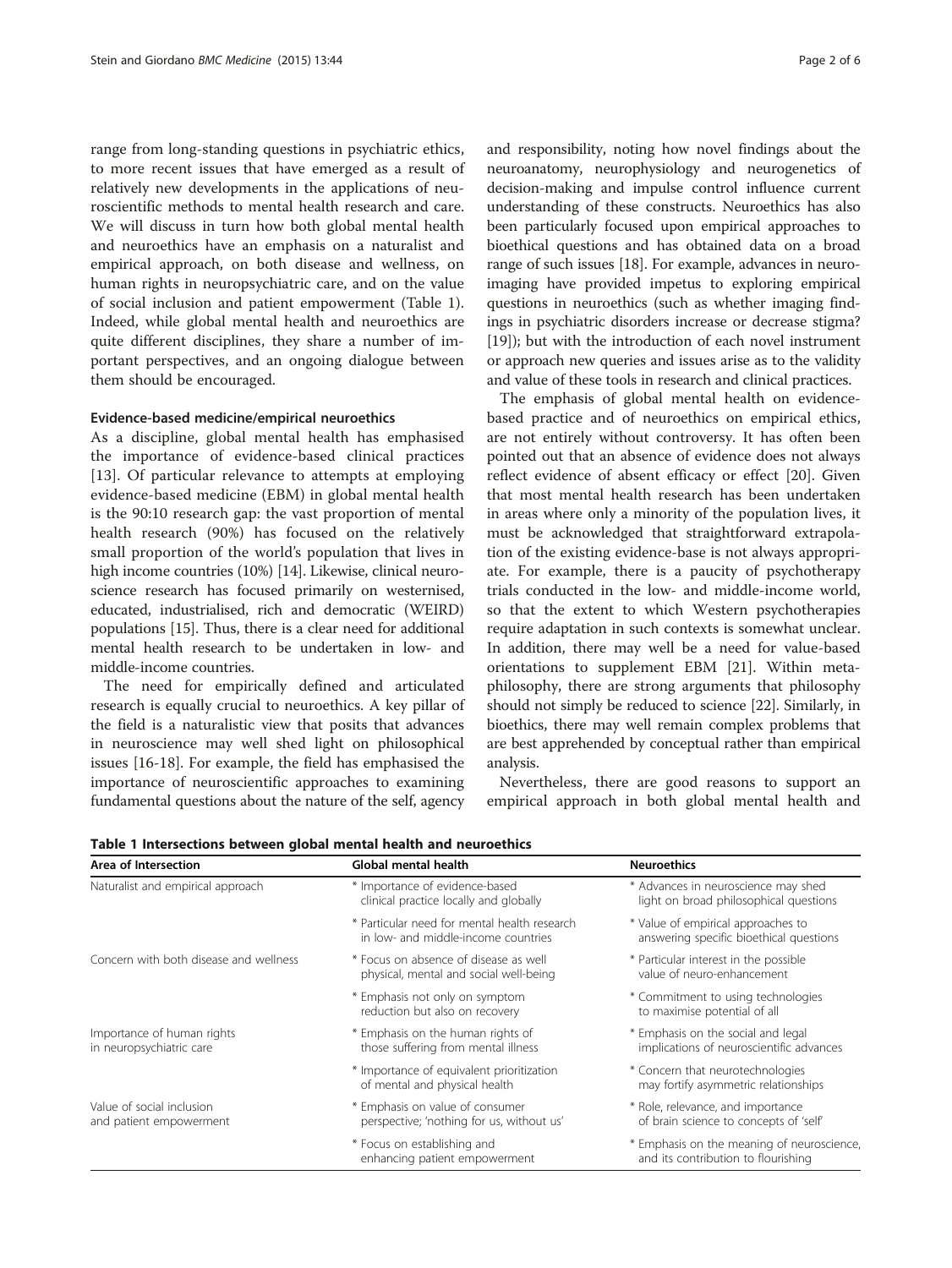neuroethics. Global mental health has emphasised that precisely because so much work has been done in areas where only a minority live, it is important to expand research efforts in the low- and middle-income world. Priorities for such research have been carefully set, and this has facilitated requests for proposals to fund such research [\[23](#page-4-0)]. In neuroethics, empirical research has contributed to a range of discussions, including work on childhood development, ageing research, the use and value of various neurotechnologies, as well as how neuroscientific and psychosocial approaches can be employed to develop improved assessment and treatment of mental, neurological, and substance use disorders [[11](#page-4-0)].

### Focus on both disorder and wellness

The World Health Organization (WHO) definition of health encompasses the concept of wellness, noting that health is 'a state of complete physical, mental and social well-being and not merely the absence of disease or infirmity'. This focus is consistent with the emphasis in global mental health on human rights to access healthcare, and on patient empowerment [\[1](#page-4-0)], and we can expect that global mental health will pay increasing attention not only to disorders but also to well-being. Clinical trials of taskshifting of mental health interventions to lay community health workers in low- and middle-income countries, for example, may well include outcomes designed to measure both symptom severity and also patient recovery [\[24\]](#page-4-0).

There is ongoing neuroethical discussion about whether the introduction of new neurotechnologies for the assessment and treatment of neuropsychiatric disorders should also be used in those with sub-threshold symptoms, or to exceed ordinary capacities [\[25\]](#page-4-0). While part of the neuroethical focus is to ensure that novel technologies are appropriately developed and correctly used, another part reflects a commitment to employing such technologies in ways that maximise the potential (and relative) benefit for individuals and for societies [\[17\]](#page-4-0).

There are, however, clear concerns with an emphasis on well-being. While there is some agreement on what constitutes a typical physical or mental disorder (for example, a severe acute infection), there are persistent ambiguities about the boundaries of normality (for example, should binge-drinking be considered a mental disorder?) [[8\]](#page-4-0), and there is even more disagreement about what constitutes 'well-being' and flourishing (for example, some definitions of well-being include notions of 'career consolidation', which may not be equally relevant in all parts of the globe) [[26](#page-4-0)]. Furthermore, while there are relatively good data on the efficacy and costeffectiveness of certain interventions for psychiatric disorders (for example, antidepressants for severe depression), there is a paucity of data on the efficacy and effectiveness of interventions for 'well-being' [\[26\]](#page-4-0). To a great extent, such criteria and definitions may be cultural, and Parens [[27](#page-4-0)] and Sandel [\[28](#page-5-0)] have written persuasively about the problem of relying upon both Western constructs of, and technological approaches for addressing and attempting to resolve, social ills.

It is our view that such controversies surrounding the concept and/or conceptualisations of well-being and flourishing demand and deserve attention. Both global mental health and neuroethics have been critical of a reductionistic approach to disorder [\[29,30](#page-5-0)]. Global mental health is likely to focus initial research efforts on the prevention and treatment of serious mental disorders, rather than on maximising well-being in the community [[23](#page-4-0)], but even in this work it will be important to address and emphasise patient recovery and empowerment. Similarly, while neuroethics will seek to carefully monitor and guide the appropriate use and just provision of new neurotechnologies, novel opportunities to improve individual and societal flourishing will become an increasingly prominent topic for debate and practice [[17](#page-4-0)].

#### Human rights/parity for mental health

Global mental health has placed significant emphasis on acknowledging the human rights of those suffering from mental illness [\[31\]](#page-5-0). A fundamental premise in this discourse is the right to appropriate treatment; there is 'no health without mental health' [[1\]](#page-4-0) and any meaningful approach to 'global health' must entail parity in resourcing for physical and mental health services. Mental health policies are required that ensure mental health and medical services are equivalently prioritised, and which indicate how the human rights of those suffering from mental disorders will be vouchsafed during the development of such services. Such policies should ensure that mental health will be integrated into health services, and that these will be made available in community settings.

Neuroethics, too, has been concerned with broad issues of social policy. Indeed, the intersection of neuroscience and social policy has been characterised as one of the four pillars of neuroethics [\[16](#page-4-0)], concerned with the social and legal implications of neuroscientific advances, including health care disparities, and unequal access to the benefits of such advances. For example, in considering issues of neuroenhancement, it has been argued that social resources should be conserved for treatment (rather than enhancement), and that enhancement (for example, the use of stimulant medications by students and professionals to increase performance) may unfairly favour more privileged sections of society that can afford such interventions [\[28](#page-5-0)]. Therefore, it is important to address if, and ensure that, neurotechnologies are not inappropriately used or purposefully misused to fortify asymmetrical relationships between individuals, groups and nations [[8\]](#page-4-0).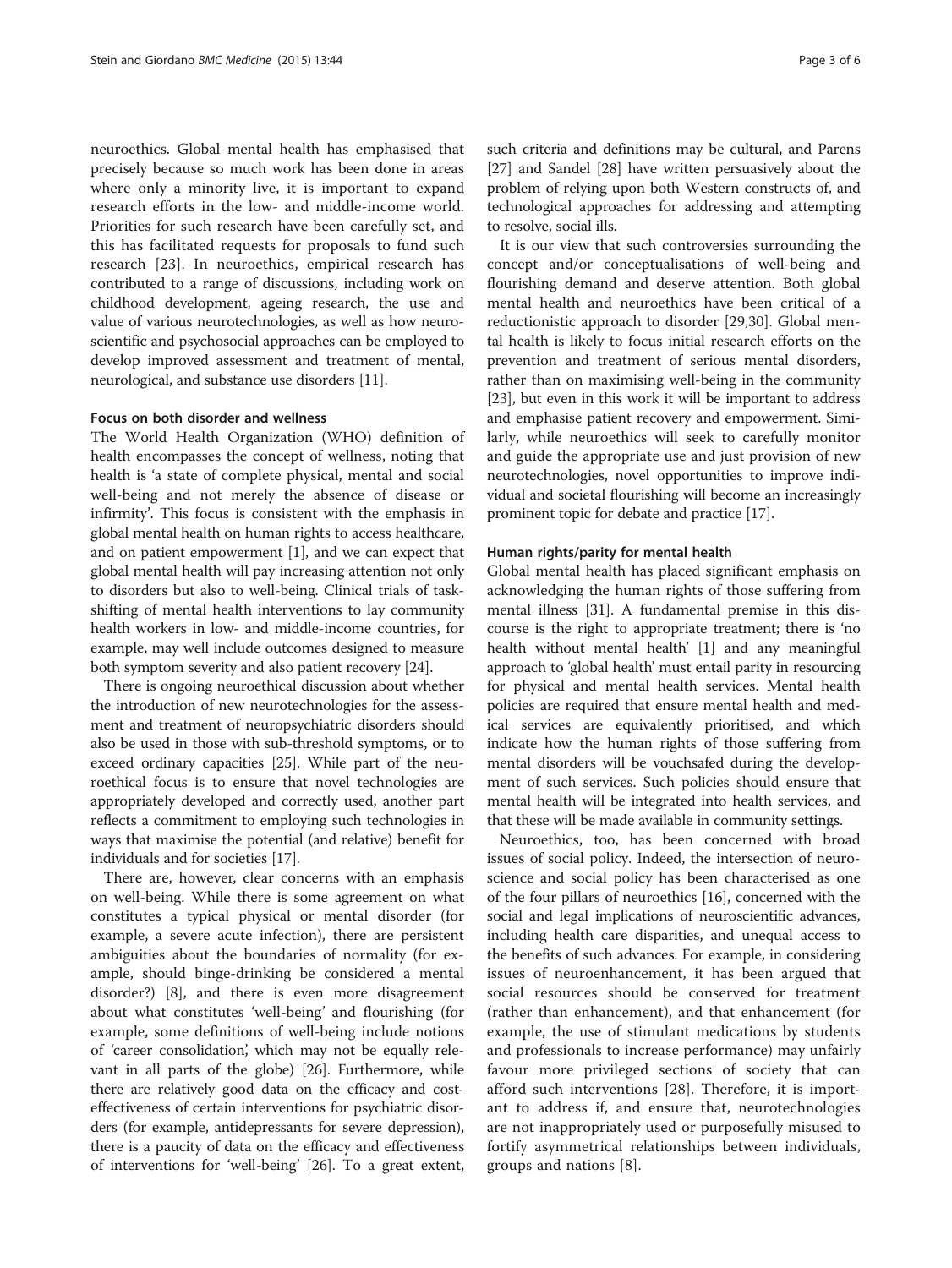Even so, a focus on human rights and mental illness is not without controversy. First, concepts of human rights, and indeed the idea of human rights itself may not represent a fixed natural kind, but rather may be bound to specific times and places [\[32](#page-5-0)]. In light of this, a good deal of conceptual work may be required in order to argue for specific universal human rights. Further, the range of moral concepts that can be employed to understand and evaluate an ethical issue goes far beyond the class of rights; such additional moral concepts include 'duty', 'the good' and 'virtue' [\[33\]](#page-5-0). This point again emphasises the need for additional conceptual analysis in this area.

Nevertheless, emphasising that the need for appropriate treatment of mental disorders is closely linked to human rights has provided global mental health with an important ethical foundation. Similarly, there is an ongoing need to emphasise human rights in the conduct of neuroscience, so as to sustain ethical practices in basic and clinical neuroscientific research, and sound ethical precepts in establishing and implementing clinical assessments and interventions. Such concerns constitute a second pillar of neuroethics [[12,16](#page-4-0)]. As the agenda of global mental health gives increasing impetus to mental health research being undertaken in low- and middleincome countries [\[23](#page-4-0)], so, too, will there be a need to concomitantly increase attention and dedication to neuroethical issues arising in and from these settings [\[17\]](#page-4-0).

# Social inclusion/consumer movements

A recurring rallying cry in global mental health has been 'nothing for us, without us', emphasising the importance of including consumers in decision-making about services and research [\[34\]](#page-5-0). The voice of the consumer movement has played a crucial role in disability studies in general and is particularly relevant to mental health concerns [[35](#page-5-0)]. Global mental health publications have emphasised the importance of consulting consumers and the value of a 'recovery perspective' that seeks to establish and enhance patient empowerment [[24\]](#page-4-0). Similarly, much of the literature in global mental health has emphasised the importance of ensuring that assessments and interventions developed for use in low- and middle-income countries are, in fact, feasible and acceptable to individuals who live in these contexts [[36\]](#page-5-0).

Likewise, neuroethics has acknowledged the importance of individuals' subjective experiences and of patient empowerment. Brain imaging, for example, provides certain objective correlates of human cognition and affect. Yet, imaging data cannot reveal or 'describe' an individual's unique thoughts and emotions [\[18](#page-4-0)]. A gap persists between subjectivity and objectivity, which is important to acknowledge and address if, and when, considering the utility and limitations of specific neuroscientific approaches to diagnostics and clinical intervention. A third pillar of neuroethics has focused upon the role, relevance, and importance of brain science to concepts of the 'self' [[12,16](#page-4-0)]; for instance, data that certain genetic variants are associated with decreased impulse control may lead to more nuanced discussion of the nature of moral responsibility and free will. Similarly, literature on psychopharmacology has discussed issues such as the meaning of medication for patients, the extent to which the self is transformed by pharmacotherapy, and the extent to which psychotropic agents not only improve symptom outcomes but may also contribute to human flourishing [\[37\]](#page-5-0).

Still, an emphasis on patients' subjective experience and empowerment is not without controversy. Robert Spitzer, a key architect of the Diagnostic and Statistical Manual of Mental Disorders, third edition (DSM-III), argued that including patients when revising psychiatric nosology would be '…political correctness taken too far' [[38](#page-5-0)]. Advances in neuroscience seem to promise a world in which clinical diagnosis will be made using biomarkers, neuroimaging and neurogenetics, rather than by merely assessing patients' history and symptoms [\[39\]](#page-5-0). To be sure, neurobiologically-based models (for example, that are reliant upon and derived from neurogenetics, neuroanatomy and/or neurochemistry) of mental disorder(s) may well have important advantages to the extent that neurotechnologies, such as brain imaging and biomarker analyses, may enable more accurate diagnosis and effective treatment [\[40,41\]](#page-5-0), provided that potential burdens and harms are minimised [[8,12,17](#page-4-0)].

Nevertheless, an emphasis on social inclusion, consumer voices and patient empowerment is sure to remain important for global mental health, neuroethics and their intersection. The global mental health movement is likely to pay particular attention to any suggestion that it is ignoring such issues [[42\]](#page-5-0). Neuroethics has a strong commitment to proactive and preparatory stances that promote both responsible social and public policies, and the value of empowerment [[18,](#page-4-0)[43](#page-5-0)]. Moreover, in mental health and neuroethics – as in medicine, in general - there is a need for an integrative, conceptual approach that addresses biological mechanisms that underlie the symptoms of mental disorders, as well as patients' expression and experience of such symptoms [[12](#page-4-0)[,37\]](#page-5-0).

# Summary

Global mental health and neuroethics are two important fields of study and practice which, while coming of age over the past decade, have had relatively little direct interaction. Perhaps this is not surprising given the differences in their foci. Global mental health has focused upon the low- and middle-income world, while neuroethics has tended to address issues somewhat more relevant to Western, higher income countries. Global mental health is focused on implementation science - often adapting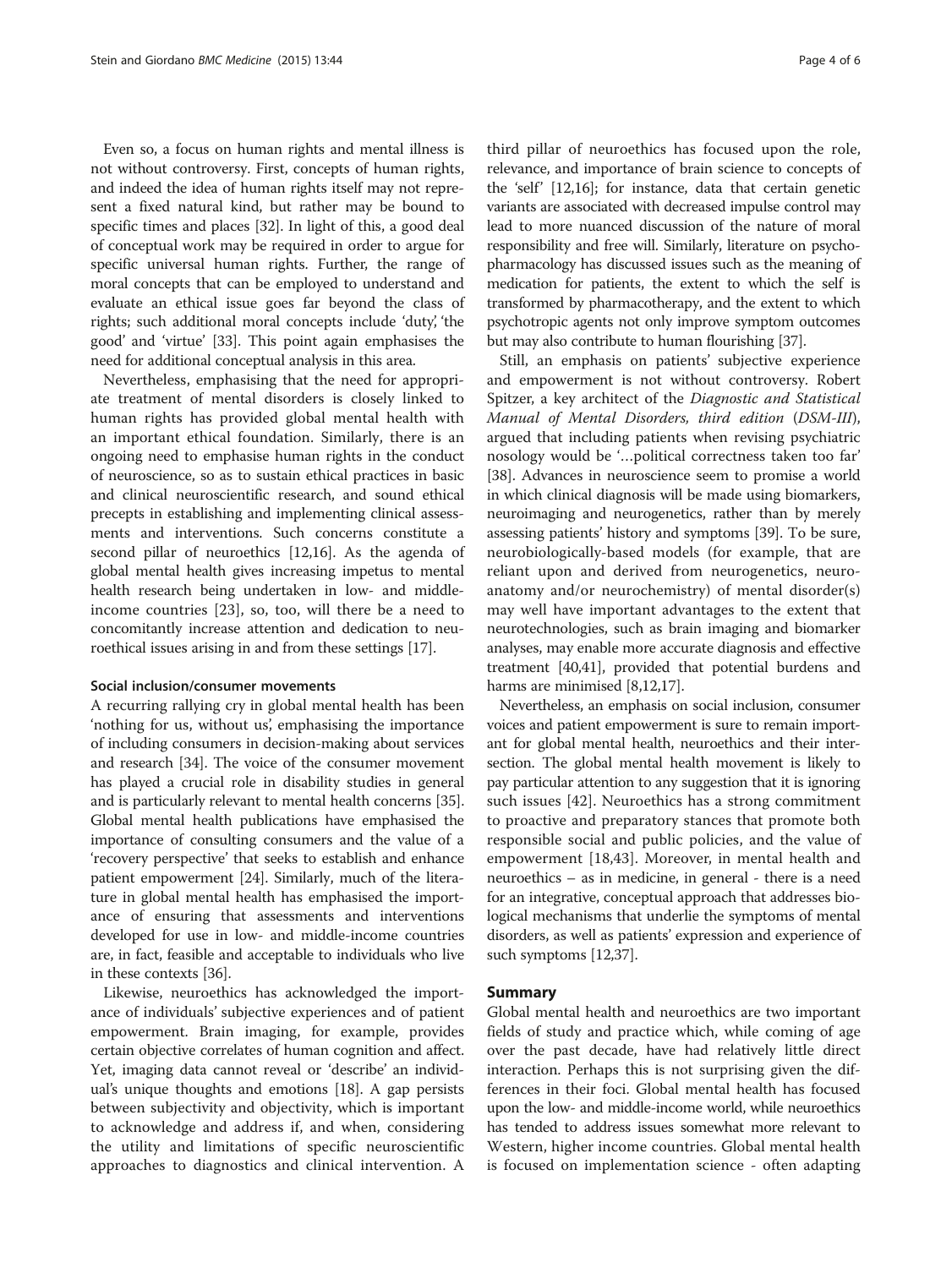<span id="page-4-0"></span>well-studied interventions to new contexts, while neuroethics is focused on new technologies and novel techniques. Global mental health has emphasised the value of employing lay community health workers to assist with mental health interventions, while neuroethics has explored highly specialised technical procedures such as functional brain imaging and deep brain stimulation.

Yet, as these disciplines mature, consolidate, and are joined by the growing foci and applications of social and cultural neuroscience [\[44\]](#page-5-0), and expanding efforts in global mobile health (mhealth) and in neurogenetics [\[45,46\]](#page-5-0), we can expect that there will be a number of important opportunities for dialogue and mutual engagement in practice. Our view is that there are a number of areas in global mental health and neuroethics that foster and support converging perspectives, including an emphasis on a naturalist and empirical position, a concern with both disease and wellness, the importance of human rights in neuropsychiatric care, and the value of social inclusion and patient empowerment (Table [1](#page-1-0)). While there are also important intersections between psychiatry as a whole and neuroethics, these convergences between global mental health and neuroethics seem to have particular potential for growth and for positive social effects.

The differences and convergences between global mental health and neuroethics may well lead to a rich conversation between these fields. This essay, albeit brief, may contribute a small start; we look forward to a more extended and detailed discussion. Such work will hopefully address a range of reciprocally pertinent issues, including the neuroethical aspects of current global mental health research, as well as the expansion of neuroethical research to address the probity of allocating new developments in neuroscience and neurotechnology to the low- and middle-income world. Our view and aspiration is that just as psychiatric research in low- and middle-income countries may have lessons for highincome countries, so too lessons from basic, clinical and cultural neuroscience in non-WEIRD settings may impact positively on the development and articulation of an international neuroethics that is capable of guiding neuroscience and its clinical applications throughout the globe.

#### Competing interests

In the past 3 years, DJS has received research grants and/or consultancy honoraria from AMBRF, Biocodex, Cipla, Lundbeck, National Responsible Gambling Foundation, Novartis, Servier, and Sun. JG does not have any competing interests to declare.

#### Authors' contributions

DJS developed the idea for this essay; DJS and JG collaborated on the writing and editing of the manuscript, and both authors reviewed and approved the final version.

#### Acknowledgments

DJS is funded by the Medical Research Council of South Africa. JG is funded, in part, by grant support from the Children's Hospital Foundation of Minnesota, the Clark Foundation, and the William H. and Ruth Crane Schaefer Endowment. and (JG).

#### Author details

<sup>1</sup>Department of Psychiatry & MRC Unit on Anxiety & Stress Disorders, University of Cape Town, Groote Schuur Hospital, Rondebosch, Cape Town 7700, South Africa. <sup>2</sup>Neuroethics Studies Program, Pellegrino Center for Clinical Bioethics and Department of Neurology, Georgetown University Medical Center, Washington, DC, USA. <sup>3</sup>Human Science Center, Ludwig-Maximilians Universität, Professor-Huber-Platz 2, 80539 München, Germany.

### Received: 6 June 2014 Accepted: 15 January 2015 Published online: 04 March 2015

#### References

- 1. Prince M, Patel V, Saxena S, Maj M, Maselko J, Phillips MR, et al. No health without mental health. Lancet. 2007;370:859–77.
- 2. Becker AE, Kleinman A. Mental health and the global agenda. N Engl J Med. 2013;369:66–73.
- 3. Giordano J. Ethical considerations in the globalization of medicine–an interview with James Giordano. BMC Med. 2013;11:69.
- 4. Patel V. Global mental health: from science to action. Harv Rev Psychiatry. 2012;20:6–12.
- 5. Wang PS, Angermeyer M, Borges G, Bruffaerts R, Tat Chiu W, DE Girolamo G, et al. Delay and failure in treatment seeking after first onset of mental disorders in the World Health Organization's World Mental Health Survey Initiative. World Psychiatry. 2007;6:177–85.
- 6. Kleinman A. Rethinking psychiatry: from cultural category to personal experience. New York, NY: Free Press; 1988.
- 7. Patel V, Chowdhary N, Rahman A, Verdeli H. Improving access to psychological treatments: lessons from developing countries. Behav Res Ther. 2011;49:523–8.
- 8. Giordano J. Neuroethics- two interacting traditions as a viable meta-ethics? AJOB Neurosci. 2011;3:23–5.
- 9. Lombera S, Illes J. The international dimensions of neuroethics. Dev World Bioeth. 2009;9:57–64.
- 10. Churchland SP. Brain-wise: studies in neurophilosophy. Cambridge: MIT Press; 2002.
- 11. Illes J, Sahakian BJ. Oxford handbook of neuroethics. Oxford: Oxford University Press; 2011.
- 12. Giordano J. Neuroethics: traditions, tasks and values. Human Prospect. 2011;1:2–8.
- 13. Patel V, Thornicroft G. Packages of care for mental, neurological, and substance use disorders in low- and middle-income countries: PLoS Medicine Series. PLoS Med. 2009;6:e1000160.
- 14. Saxena S, Paraje G, Sharan P, Karam G, Sadana R. The 10/90 divide in mental health research: trends over a 10-year period. Br J Psychiatry. 2006;188:81–2.
- 15. Henrich J, Heine SJ, Norenzayan A. The weirdest people in the world? Behav Brain Sci. 2010;33:61–83. discussion 83–135.
- 16. Marcus JS. Neuroethics: mapping the field. New York: Dana Press; 2002.
- 17. Shook JR, Giordano J. A principled and cosmopolitan neuroethics: considerations for international relevance. Philos Ethics Humanit Med. 2014;9:1.
- 18. Illes J. Empirical neuroethics. EMBO Rep. 2007;8 Spec No:S57–60.
- 19. Illes J, Kirschen MP, Gabrieli JD. From neuroimaging to neuroethics. Nat Neurosci. 2003;6:205.
- 20. Altman D, Bland J. Statistics notes: absence of evidence is not evidence of absence. BMJ. 1995;311:485.
- 21. Fulford KW. The value of evidence and evidence of values: bringing together values-based and evidence-based practice in policy and service development in mental health. J Eval Clin Pract. 2011;17:976–87.
- 22. Overgaard S, Gilbert P, Burwood S. An introduction to metaphilosophy. Cambridge: Cambridge University Press; 2013.
- 23. Collins PY, Patel V, Joestl SS, March D, Insel TR, Daar AS, et al. Grand challenges in global mental health. Nature. 2011;475:27–30.
- 24. Davidson L, Strauss JS. Beyond the biopsychosocial model: integrating disorder, health, and recovery. Psychiatry. 1995;58:44–55.
- 25. Farah M, Illes J, Cook-Deegan R. Neurocognitive enhancement: what can we do and what should we do? Nat Rev Neurosci. 2004;5:421–5.
- 26. Stein DJ. Positive mental health: a note of caution. World Psychiatry. 2012;11:107–9.
- 27. Parens E. Is better always good? The enhancement project. In: Parens E, editor. Enhancing human traits. Washington, DC: Georgetown University Press; 1998.